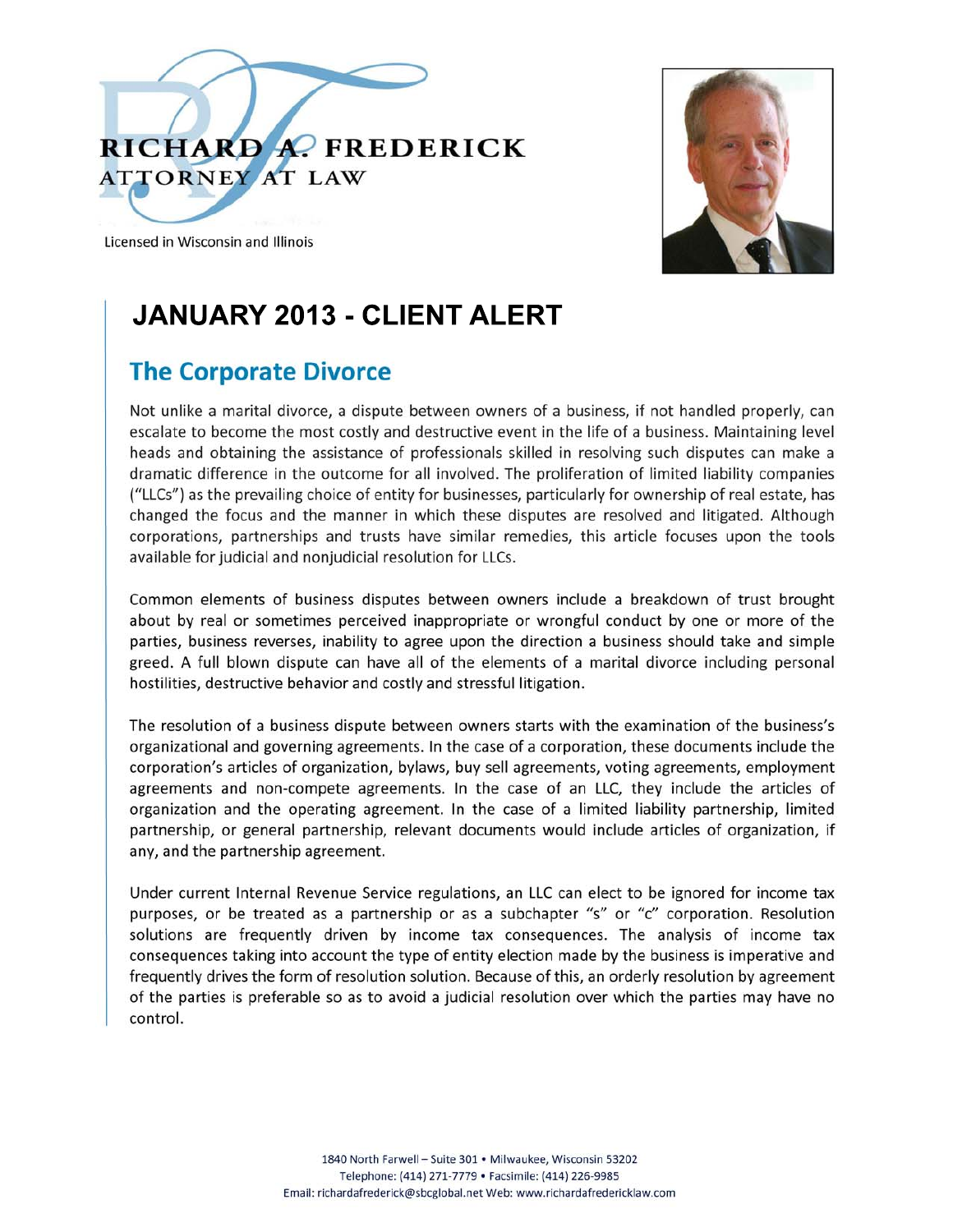When the organizational and governing documents fail to provide a logical resolution and the parties are unable to forge a logical business plan for resolution, Wisconsin Statutes and case law provide guidance for judicial and nonjudicial resolution. The statutory schemes and case law for resolution may differ significantly depending upon the type of entity and assets involved, however. LLC affairs are generally governed by Chapter 183, Wis. Stats. Since the proliferation of LLCs is relatively new, there is little case law guidance in Wisconsin governing the affairs of LLCs and interpretation of Chapter 183, Wis. Stats.

Some of the statutory, common law remedies and the limited case law guidance frequently used for judicial and nonjudicial resolution of disputes involving LLCs are digested below:

#### **Statutory Provisions under Chapter 183 of the Wisconsin Statutes:**

- **Dissolution** An LLC is dissolved under circumstances provided for in the operating agreement of the LLC, the consent of all members, the dissociation of a member from the company if the LLC was formed prior to October 1, 2012 and no steps are taken to continue the business by the remaining members, or a decree of judicial dissolution. Dissolution leads to the LLC's affairs being wound up.
- **Judicial dissolution** While generally a remedy of last resort, judicial dissolution enables an aggrieved party to petition a court to dissolve the business. This is accomplished by winding up the affairs of the company and distributing the assets to creditors and owners. Section 183.0902, Wis. Stats., allows judicial dissolution where it is not reasonably practicable to carry on the business of the company, the company is not acting in conformity with an operating agreement, one or more managers are acting or will act in a manner that is illegal, oppressive or fraudulent, one or more members in control of the company are acting or will act in a manner that is illegal, oppressive or fraudulent or the company's assets are being misapplied or wasted.
- **Winding up** Whether by operation of the operating agreement, consent of the parties or judicial dissolution, a dissolved LLC will be wound up. Generally, winding up will be performed by the managing member, if any, or another member. However, if the managing member has engaged in inappropriate conduct, a court may be petitioned to oversee the winding up. Winding up generally involves collecting its assets, prosecuting and defending lawsuits, paying its liabilities and distributing any remaining assets to its members.
- **Recovery of wrongful distributions** There are limitations upon an LLC's right to make a distribution of assets. The right to distribute assets is limited when after the distribution, the LLC would violate the operating agreement, would be unable to pay its creditors as they become due in the usual course or the LLC's assets would be insufficient to satisfy its liabilities. Section 183.0608, Wis. Stats., affords a creditor, a member or other interested parties the right to recover inappropriate distributions from the members receiving the distribution.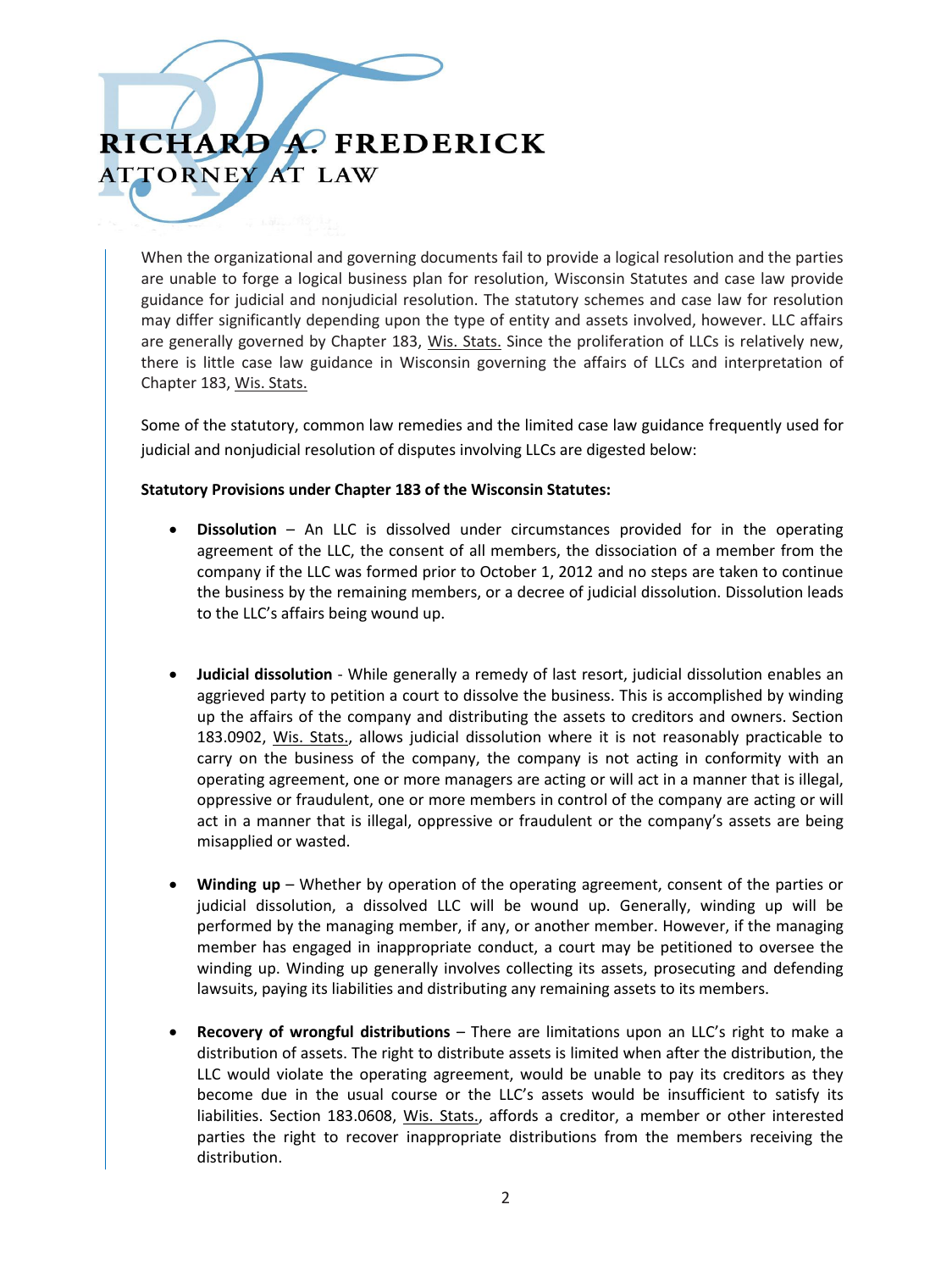- **Derivative action** A member may sue in a derivative action on behalf of the LLC upon an affirmative vote (majority vote absent a contrary provision in the operating agreement) of the members. The majority vote is determined by a vote of all members entitled to vote except a member who would have an interest in the outcome adverse to the LLC. Section 183.1101, Wis. Stats.
- **Dissenters rights**  In the case of a proposed merger of the LLC with another entity, Section 183.1206, Wis. Stats., allows a member who did not vote for the merger, unless otherwise provided in the operating agreement, to dissociate from the LLC and obtain their fair value of the member's interest in the LLC.
- **Self dealing** Section 183.0402, Wis. Stats., prohibits a member from a willful failure to deal fairly with the LLC or its members in a matter in which the member has a material conflict of interest, from violating a criminal law, from willful misconduct or from a transaction in which the member derived a personal profit.
- **Obtaining LLC records** A member may make a demand to inspect and copy LLC records. Section 183.0405(2), Wis. Stats., requires an LLC to provide a member, upon a reasonable request, LLC records required to be kept by an LLC and, unless otherwise provided in the operating agreement, any other LLC record.

#### **Other Possible Statutory Provisions Applicable to Inappropriate Conduct:**

- **Fraudulent transfers** A member who is a creditor, and a non-member creditor, can bring an action for a fraudulent transfer under Chapter 242, Wis. Stats., either directly, or a member may bring it as a derivative action where the LLC's assets have been disposed of or distributed in certain circumstances for insufficient consideration or where the LLC would become insolvent after the transfer.
- **Civil theft –** A commonly used remedy in egregious circumstances is alleging civil theft under §895.446, Wis. Stats. This remedy allows for recovery of treble damages and attorney's fees.

#### **Frequently used Common Law Remedies:**

 **Breach of contract actions** – Actions can be brought for breach of contract of the operating agreement, employment agreements or any other agreements between the parties.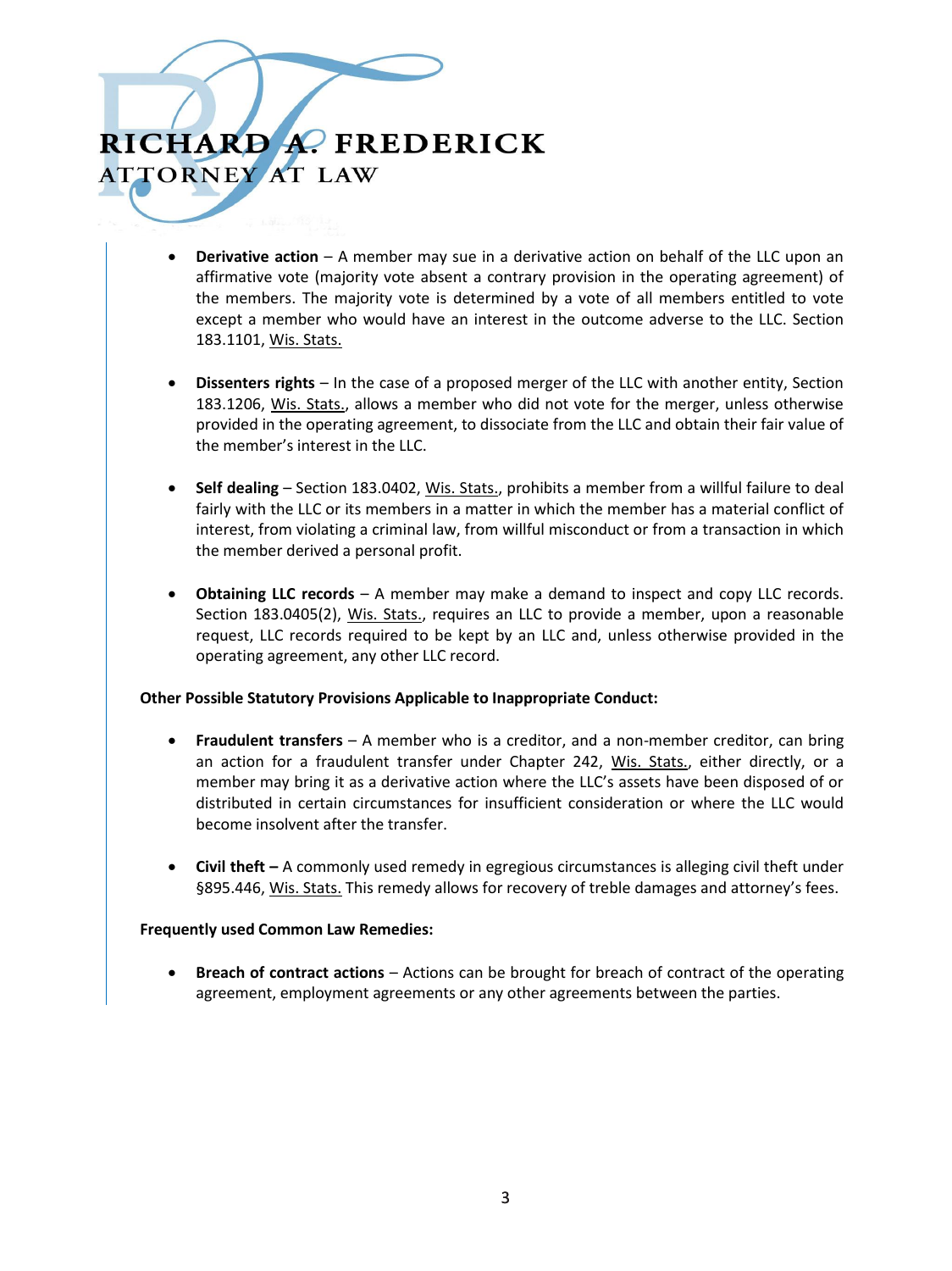- **Action for breach of fiduciary duty** Certain business constituents owe a fiduciary duty to others under common law and various statutes. The law of fiduciary duty is complex and fact specific. A breach of this duty can lead to an action for damages and other relief. A breach occurs when there is a fiduciary relationship between the constituents, that duty is breached and the breach caused the party damages. In general, it is thought that equal partners do not owe a fiduciary duty to each other in their relationship as owners. A recent Wisconsin Court of Appeals' case so held in the case of equal shareholders of a corporation. *Estate of Sheppard v. Specht,* 2012 WL 4898083 (October 17, 2012). However, managing members, those who exercise control over the affairs of the LLC, and officers of the LLC may have a fiduciary duty at least to the LLC and possibly to a member.
- **Action for an accounting**  A party may, under appropriate circumstances, seek an accounting of the financial affairs of a LLC under the Common Law Doctrine of an accounting generally applicable to partners in a partnership.
- **Misrepresentation and Fraud** The several "garden variety" types of fraud and misrepresentation include fraud and strict and negligent misrepresentation. Such tort remedies, however, may be limited by the Economic Loss Doctrine.

#### **Case Law Guidance –**

- *Sanitary Dist. No. 4-Town of Brookfield v. City of Brookfield,* 317 Wis.2d 532, 767 N.W.2d 316 (Wis.App. 2009) – The oral authorization of a member is sufficient to bind an LLC in a written document signed by one of the members.
- *Price v. Smith*, 842 F.Supp.2d 1111 (E.D. Wis. 2012) A member may bring a derivative action on behalf of the LLC to recover an inappropriate distribution, and that bringing such an action on behalf of the LLC will make the LLC a party for purposes of determining Federal Court jurisdiction.
- *Israeli v. Dott. Gallina S.R.L.*, 632 F.Supp.2d 866 (W.D. Wis. 2009) For Federal Court diversity jurisdiction purposes, the citizenship of each of the members is determinative.
- *In re Pawlak*, 467 B.R. 462 (Bkrtcy. W.D. Wis. 2012) The breach of fiduciary obligations between members of an LLC and violations of §183.0402(1), Wis. Stats., as discussed above, are not automatically synonymous with determining the nondischargeability of a debt in bankruptcy.